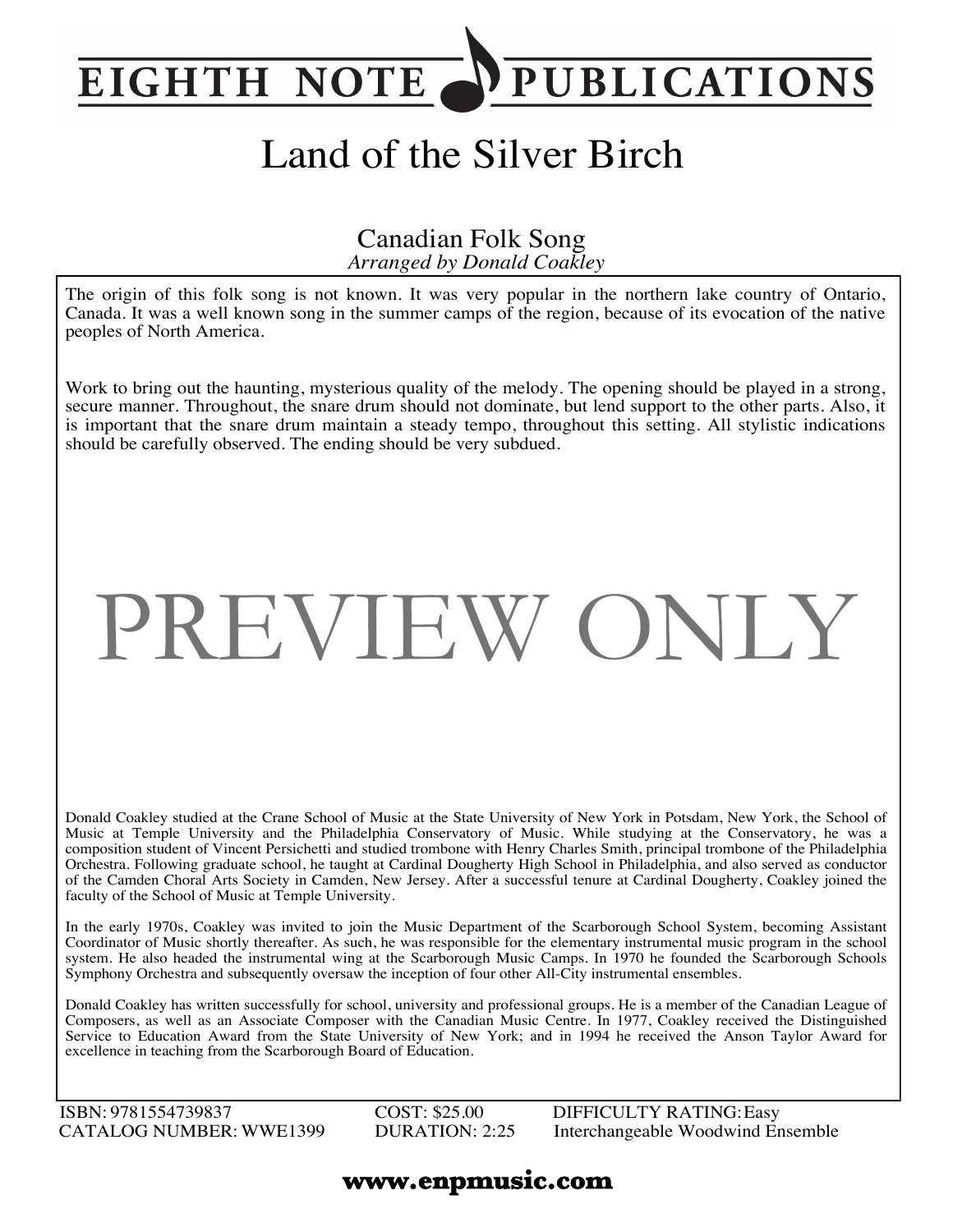#### LAND OF THE SILVER BIRCH



© 2013 **EIGHTH NOTE PUBLICATIONS** www.enpmusic.com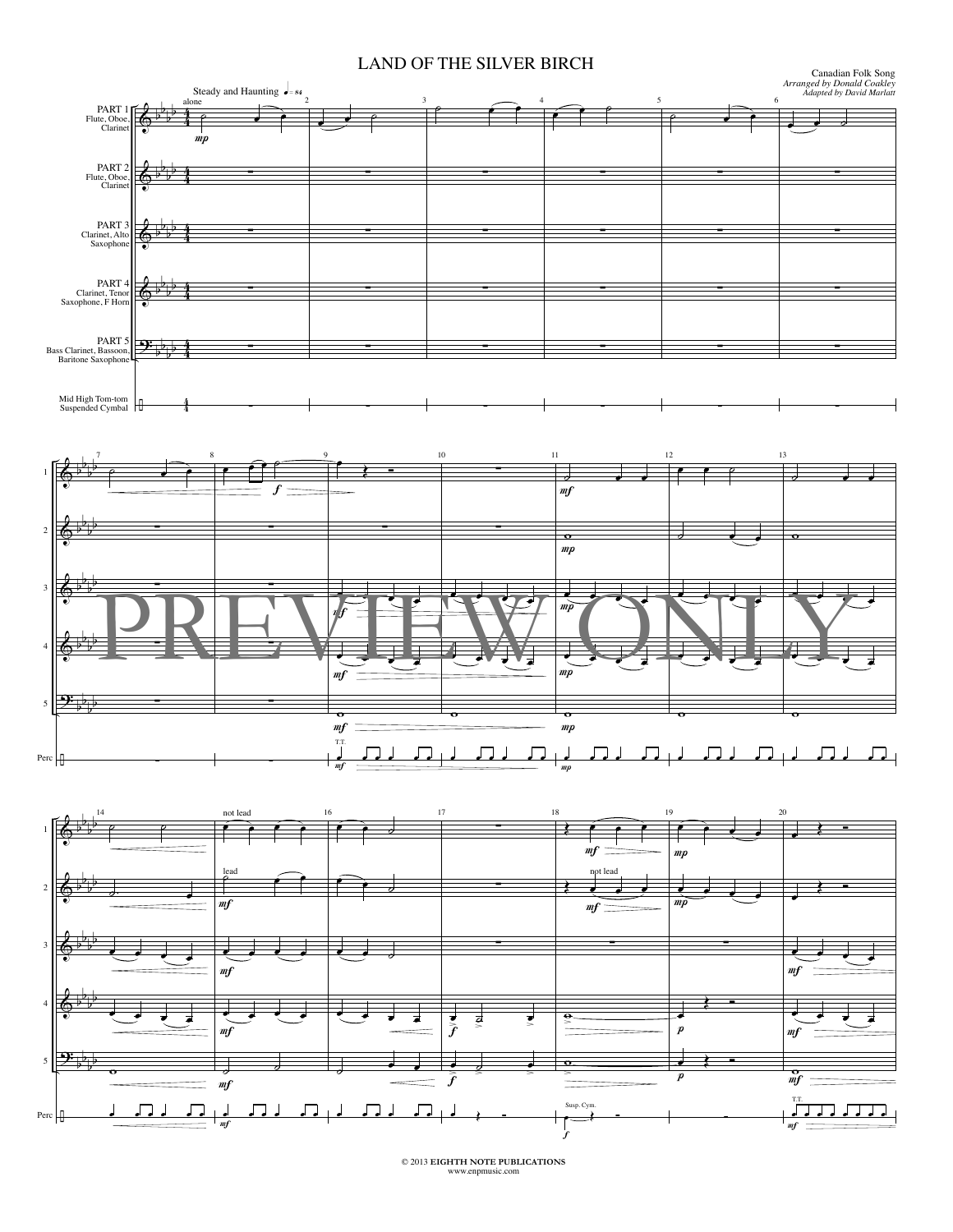



LAND OF THE SILVER BIRCH pg. 2